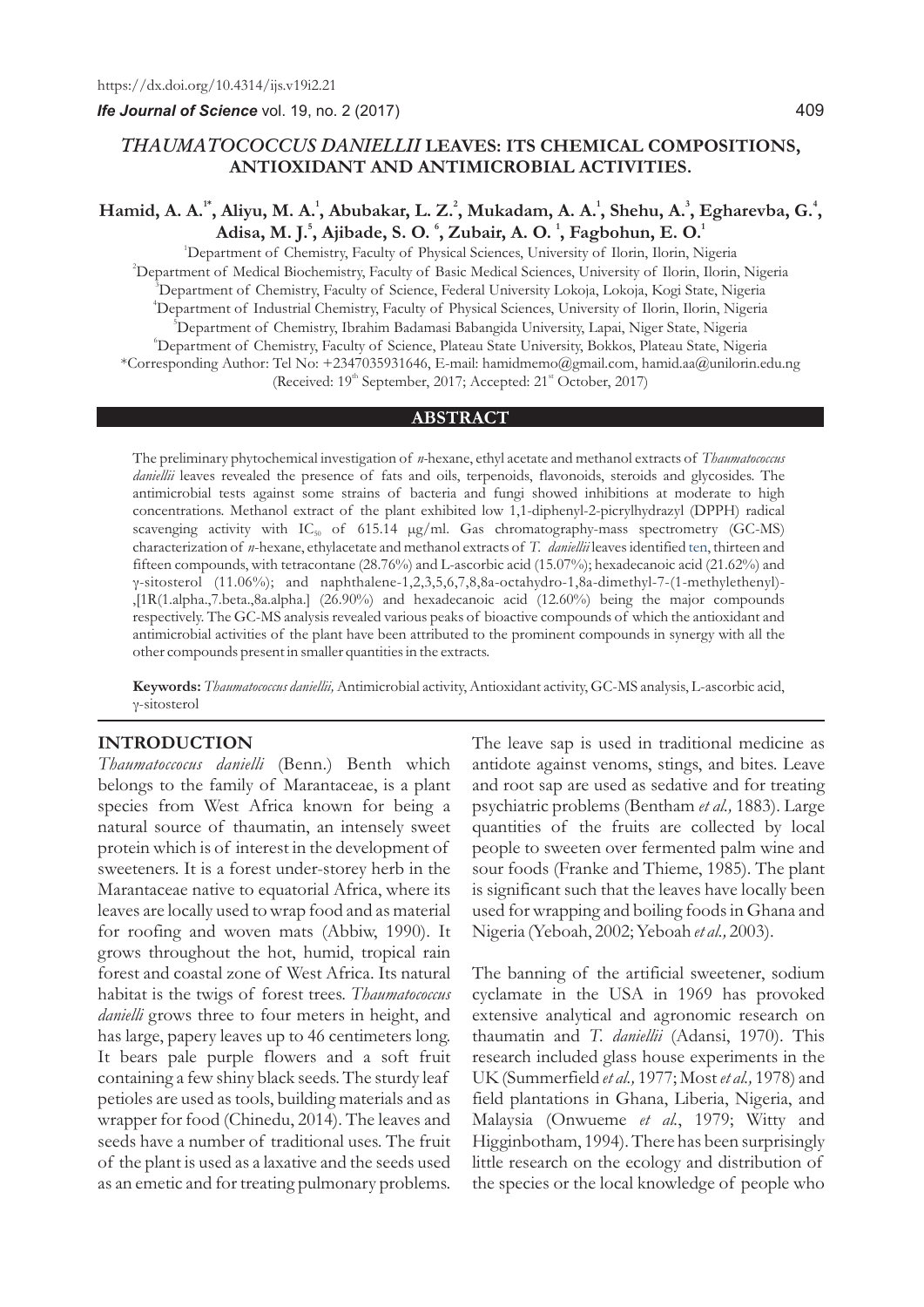currently utilize it (Wojciech *et al.,* 2005), while little pharmacological and phytochemical properties of the plant have been reported. The antibacterial, antioxidant and insecticidal activities of essential oil of the plant have been reported (Adeola *et al.,* 2015; Adeyemi *et al.,* 2014; Anthony *et al.,* 2013). Hence, we report the chemical composition, antimicrobial and antioxidant properties of non-volatile extracts of *T. denielli*  leaves.

#### **MATERIALS AND METHODS**

*Sample preparation:* The plant was collected from Oyo town, Oyo state, Nigeria and was identified and authenticated by a plant taxonomist, Mr. Bolu of the Department of Plant biology, University of Ilorin with a voucher number of (UILH/006/1237). The leaves of the plant were sun dried, weighed and extracted using serial exhaustive solvent extraction with three solvents, namely; n-hexane, ethyl acetate and methanol which are of dissimilar polarities.

*Phytochemical screening:* The screening was carried out using the modified method of Prashant *et al.,* 2011

*Antimicrobial assay:* Cultures of 10 human pathogenic bacteria and fungi made up of both gram negative and gram positive were used for the assay. The bacteria species used include; *Staphylococcus aureus, Escherichia coli, Bacillus subtilis, Pseudomonas Aeruginosa, Salmonellae typhi, Klesiella pneumonia* and the fungi species are; *Candida albicans, Aspergillus niger, Penicillium notatum* and *Rhizopus stolon.* The screening was carried out at the Department of Microbiology, University of Ibadan. Nutrient agar, sabouraud dextrose agar, nutrient broth and tryptone soya agar were used as the media in which the assays were prepared. n-Hexane, ethyl acetate and methanol were used in dissolving the extracts. The antimicrobial standard reference drugs used in this study are Gentamycin  $(10\mu g/ml)$  and Tioconazole  $(0.7 \text{ mg/ml})$ .

# *Determination of antimicrobial activity Agar diffusion pour-plate method (Bacteria):*

An overnight culture of each organism was prepared appropriately from its stock and inoculated each into the sterile nutrient broth of 5 ml, each incubated for 18-24 hrs at 37 °C. From overnight culture, 0.1 ml of each organism was taken and put into 9.9 ml of sterile distilled water to get (1:100)  $10^2$ M inoculum concentration of the organism. From the diluted organism  $(10^2 M)$ , 0.2 ml was taken into the prepared sterile nutrient agar, cooled to about 40-45 ºC, poured into sterile petri-dishes and allowed to solidify for about 45- 60 minutes. Using a sterile cork-borer of 8 mm diameter, wells were made according to the number of the test tubes for the experiment. For this work, eight wells were made. The graded concentrations of the extracts were put into the wells accordingly including the controls. The studies were done in duplicates to ascertain the results obtained. The plates were left on the bench for about 2 hrs to allow the extract diffuse properly into the nutrient agar i.e. pre-diffusion. The plates were afterwards incubated for 18-24 hrs at 37 ºC.

*Agar diffusion-surface plate method (Fungi):*  A sterile sabouraud dextrose agar was prepared accordingly and aseptically poured into the sterile plates in duplicates, then left to solidify properly. 0.2 ml of  $(1:100)$   $10<sup>2</sup>$  M inoculum concentration of the organism was spread on the surface of the agar using a sterile Petri-dish lid to cover all the surface of the agar. Eight wells were bored using a sterile cork-borer of 8 mm diameter. The graded concentrations of the extracts were put into the wells accordingly including the controls. All the plates were left on the bench for 2 hrs to allow the extract diffuse properly into the agar i.e.prediffusion. The plates were incubated at 25 ºC for 72 hrs (Collins *et al.,* 1970).

Antioxidant activity: The ability of the samples to scavenge 1,1-diphenyl-2-picrylhydrazyl (DPPH) free radicals was assessed by a standard method (Tekao *et al.*, 1994)**,** adopted with suitable modifications (Kumarasamy *et al.,* 2007). The stock solution of extracts were prepared in methanol to achieve the concentration of 1mg/ml. Dilutions were made to obtain concentrations of 1000, 500, 250, 125, 62.5, 31.25, 15.62, 7.81, 3.90 and 1.99 μg/ml. DPPH is widely used to test the ability of compounds to act as free radical scavengers or hydrogen donors, and to evaluate antioxidant activity. The absorbance was measured in duplicate at varying concentrations and the mean absorbance was determined. Parallel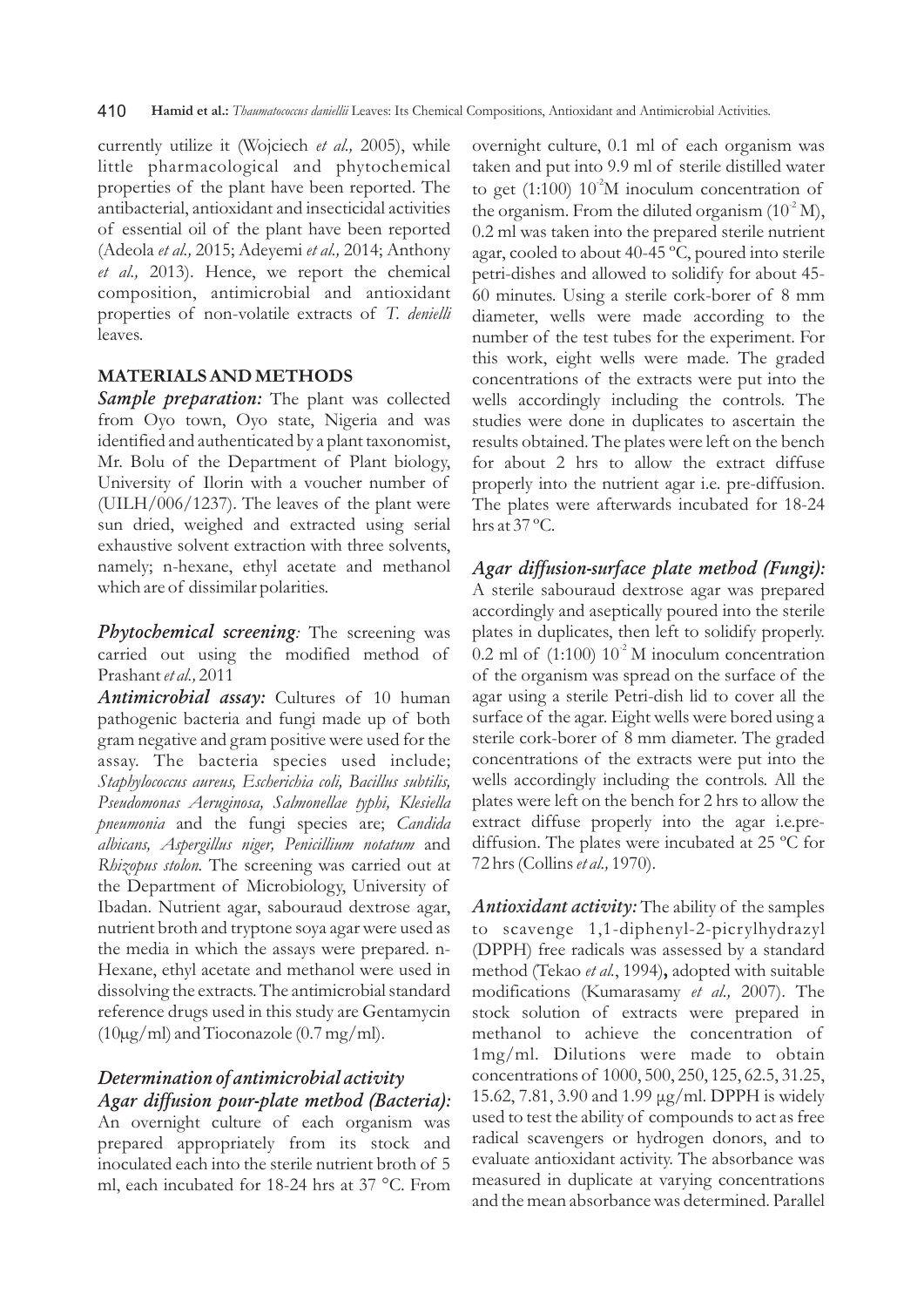to examination of the antioxidant activity of plant extracts, the value for the standard/control compound (ascorbic acid) was obtained and compared to the values of the antioxidant activity and the percentage inhibitions of the serial concentrations of the methanol DPPH extracts. The percentage inhibitions at different concentrations were determined using the

formula (Sies, 1997).<br>% inhibition =  $\left(\frac{Aofcontrol - Aofsample}{Aofcontrol}\right) \times 100$ 

The IC<sub>50</sub> values were estimated from the plot of  $\%$ inhibition against concentration, using a nonlinear regression algorithm.

*MS) analysis of the extract:* GC-MS analysis of the three plant extracts was performed with Agilent 19091GC plus automatic sampler system coupled with a quadruple Mass Spectrometer 433HP-5MS. Compounds were separated in HP5MS column fused with phenyl methyl silox (length; 30m x 250µm; film thickness 0.25µm). Samples were injected at a temperature of about 250 °C with a split ratio of 10:1 with a flow rate of helium 1ml/min. *Gas chromatography-Mass spectrometry(GC-* crude extracts of *Thaumatococcus daniellii* revealed the presence of fats and oils, terpenoids, steroids, tannins, flavonoids, glycosides, saponins as shown in table 1 below. The presence of these metabolites is an indication of the pharmacological activity of the plant.

The antimicrobial results of *n-*hexane extract showed antimicrobial activity on all the test organisms (bacteria and fungi) at different concentrations with relatively high zones of inhibition compared to ethyl acetate and the methanol extracts. Ethyl acetate extract shows no zone of inhibition against two fungi, *Aspergillus niger* and *Penicillium notatum* and is active against other organisms. On the other hand, methanol extract of the plant revealed no antibacterial activity against *Klebsiellae pneumonae* and *Salmonella typhi* and antifungal activity against *Rhizopus stolonifera* (Table 2). Furthermore, the minimum inhibitory results recorded the highest inhibition for *n*-hexane extract at the concentration range of 25-200 mg/ml compared to the inhibition results of ethyl acetate and methanol extracts. These inhibitions indicate that the leaves of *T. daniellii* exhibited antibacterial and antifungal activities and hence can be used for the treatment of various infections caused by these species of bacteria and fungi.

#### **RESULTS AND DISCUSSION**

The preliminary phytochemical screening of the

| Phytochemicals | Hexane extract | Ethyl acetate extract Methanol extract |      |
|----------------|----------------|----------------------------------------|------|
| Saponins       |                |                                        | +    |
| Terpenoids     | ┿              |                                        | ┿    |
| Steroids       | $^+$           | ┿                                      | $^+$ |
| Flavonoids     |                | ┿                                      | ┿    |
| Alkaloids      |                |                                        |      |
| Fats and oils  | $^+$           |                                        | ┿    |
| Glycosides     |                | ┿                                      | +    |
| Phenols        |                |                                        |      |
| Carbohydrates  |                |                                        |      |
| Protein        |                |                                        |      |
| Anthraquinones |                |                                        |      |
| Tannins        |                |                                        |      |

**Table 1:** Phytochemical screening of hexane, ethyl acetate and methanol extracts of *Thaumatococcus daniellii* leaves

 $Key: + = present; - = absent$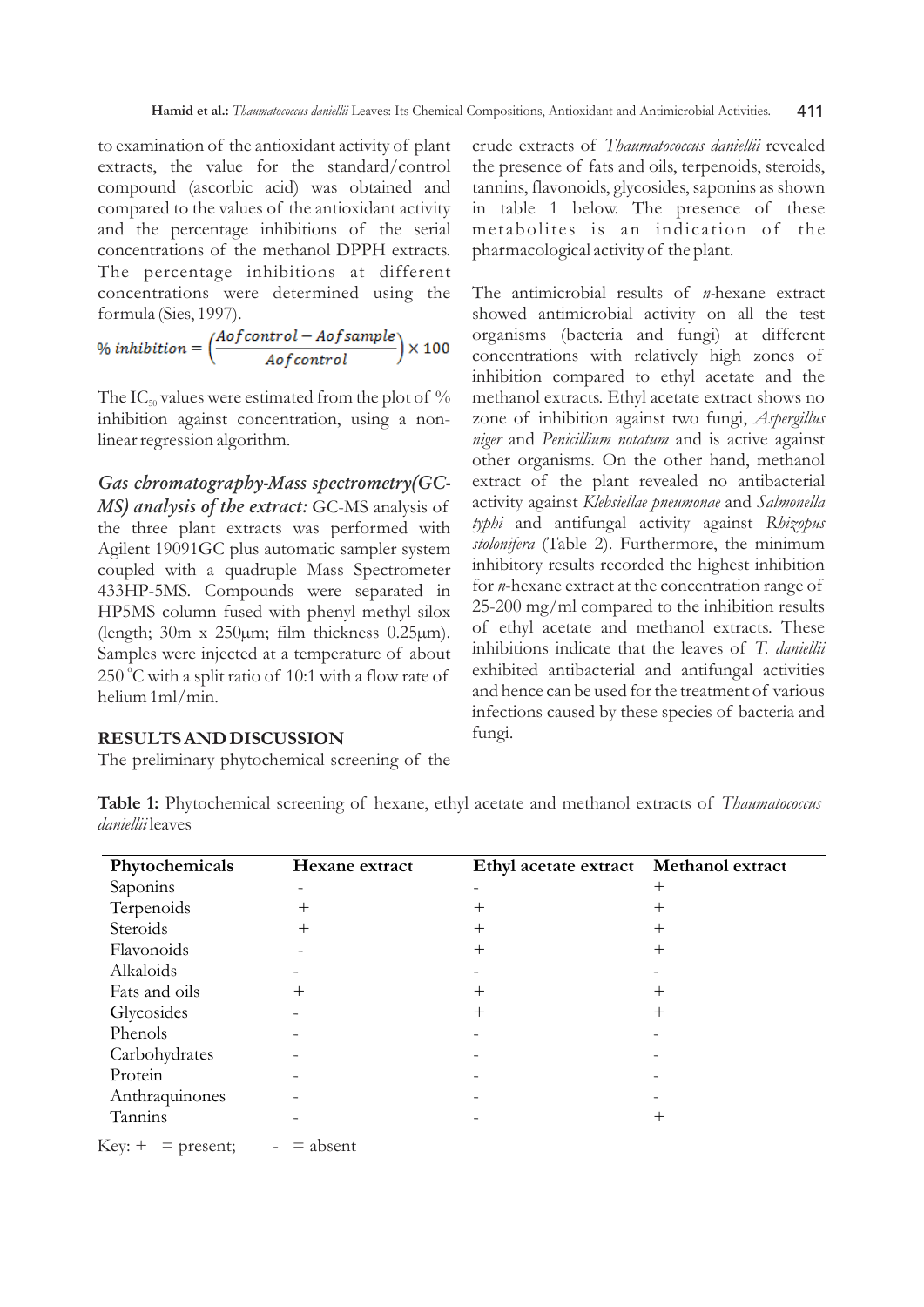#### 412 **Hamid et al.:** *Thaumatococcus daniellii* Leaves: Its Chemical Compositions, Antioxidant and Antimicrobial Activities.

*Antioxidant activity:* The antioxidant activity indicates the presence of certain compounds with structural features that are able to trap and retain free radicals so as to convert them to less toxic compounds in the plant extracts. The extracts' ability (n-hexane, ethyl acetate and methanol) to scavenge DPPH radicals and reducing their effects was analyzed (Table 3 and Figure 1).

The antioxidant activity of *T. daniellii* leaves showed that the percentage inhibition of *n-*hexane extract ranges from high to medium values at high concentrations. For ethyl acetate, there is high inhibition at high concentrations, but medium

inhibition of DPPH radicals at low concentrations. The inhibition of methanol has an anomalous value (20 %) at the highest concentration after which it increases to medium inhibition and there is no significant change afterwards. Furthermore, by comparison of the  $IC_{50}$  of the three extracts (hexane, ethyl acetate and methanol) with the  $IC_{50}$  of the control (ascorbic acid), it was revealed that only methanol extract showed antioxidant activity with  $IC_{50}$  value of 615.14 mg/ml. Therefore, only the extract of methanol can effectively reduce the concentration of DPPH radical to 50%.

**Table 2:** Antimicrobial activity of *n-*hexane, ethyl acetate and methanol extracts of *Thaumatococcus daniellii*  leaves

| Hexane extract               |                          |                          |               |          |                  |          |                          |                          |                          |                          |
|------------------------------|--------------------------|--------------------------|---------------|----------|------------------|----------|--------------------------|--------------------------|--------------------------|--------------------------|
| Conc of the                  | S.a                      | E.c                      | B.sub         | Ps.a     | Sal              | K.p      | C.a                      | A.n                      | Pe.n                     | Rhiz                     |
| extract (mg/ml)              |                          |                          |               |          |                  |          |                          |                          |                          |                          |
| Mean zone of Inhibition (mm) |                          |                          |               |          |                  |          |                          |                          |                          |                          |
| 200                          | 23                       | 27                       | 25            | 27       | 27               | 26       | 20                       | 20                       | 22                       | 21                       |
| 100                          | 22                       | 23                       | 20            | 23       | 23               | 23       | 18                       | 18                       | 20                       | 19                       |
| 50                           | 18                       | 20                       | 18            | 19       | 20               | 20       | 16                       | 16                       | 18                       | 16                       |
| 25                           | 16                       | 18                       | 16            | 16       | 17               | 17       | 14                       | 14                       | 16                       | 14                       |
| 12.5                         | 14                       | 15                       | 13            | 13       | 14               | 15       | 12                       | 12                       | 14                       | 12                       |
| 6.25                         | 10                       | 11                       | 10            | 10       | 10               | 11       | 10                       | 10                       | 10                       | 10                       |
| -ve                          |                          | u.                       | a.            |          |                  | L.       | ÷.                       |                          |                          |                          |
| $+ve$                        | 37                       | 39                       | 37            | 37       | 39               | 38       | 27                       | 26                       | 28                       | 27                       |
| Ethyl acetate extract        |                          |                          |               |          |                  |          |                          |                          |                          |                          |
| <b>200</b>                   | 21                       | 21                       | 20            | 21       | 20               | 19       | 17                       | $\blacksquare$           | $\overline{\phantom{a}}$ | 17                       |
| 100                          | 18                       | 18                       | 18            | 18       | 18               | 16       | 14                       | ÷,                       | ÷,                       | 14                       |
| 50                           | 16                       | 16                       | 15            | 15       | 15               | 13       | 12                       | $\overline{\phantom{0}}$ | $\overline{\phantom{a}}$ | 12                       |
| 25                           | 14                       | 14                       | 13            | 13       | 13               | 10       | 10                       |                          |                          | 10                       |
| 12.5                         | 12                       | 12                       | 10            | 10       | 10               | ÷,       | $\bar{\phantom{a}}$      | ÷,                       | $\blacksquare$           | $\overline{\phantom{a}}$ |
| 6.25                         | 10                       | 10                       | $\omega$      | ÷.       | $\equiv$         | -        | $\overline{\phantom{a}}$ | ÷                        | $\overline{\phantom{a}}$ | $\overline{\phantom{a}}$ |
| -ve                          | $\overline{\phantom{0}}$ | $\bar{a}$                | $\frac{1}{2}$ | $\equiv$ | $\omega$         | $\equiv$ | $\overline{\phantom{a}}$ | $\equiv$                 | $\bar{a}$                | $\overline{\phantom{a}}$ |
| $+ve$                        | 36                       | 38                       | 36            | 36       | 40               | 38       | 26                       | 28                       | 28                       | 28                       |
|                              |                          |                          |               |          | Methanol extract |          |                          |                          |                          |                          |
| 200                          | 19                       | 19                       | 17            | 19       |                  |          | 19                       | 17                       | 14                       |                          |
| 100                          | 17                       | 15                       | 14            | 16       |                  |          | 16                       | 14                       | $\overline{12}$          |                          |
| 50                           | 14                       | 13                       | 12            | 14       |                  |          | 14                       | 12                       | 10                       | $\equiv$                 |
| 25                           | 12                       | 10                       | 10            | 12       |                  |          | 12                       | 10                       |                          |                          |
| 12.5                         | 10                       | $\overline{\phantom{0}}$ |               | 10       |                  |          | 13                       | $\overline{\phantom{0}}$ |                          |                          |
| -ve                          |                          |                          |               | —        |                  |          |                          |                          |                          |                          |
| $+ve$                        | 39                       | 38                       | 38            | 39       | 39               | 39       | 28                       | 27                       | 27                       | 28                       |

Key: S.a = *Staphylococcus aureus;* E.c = *Escherichia coli*; B.sub = *Bacillus subtilis;* Ps.a = *Pseudomonas aeruginosa;*  Sal = *Salmonella typhi;* K.p = *Klebsiellae pneumonae;* C.a = *Candida albicans;* A.n = *Aspergillus niger;* Pe.n = *Penicillium notatum;* Rhiz = *Rhizopus stolonifera;* +ve = Gentamycin 10 µg/ml (bacteria); Tioconazole 70% (fungi); -ve = Solvent of dilution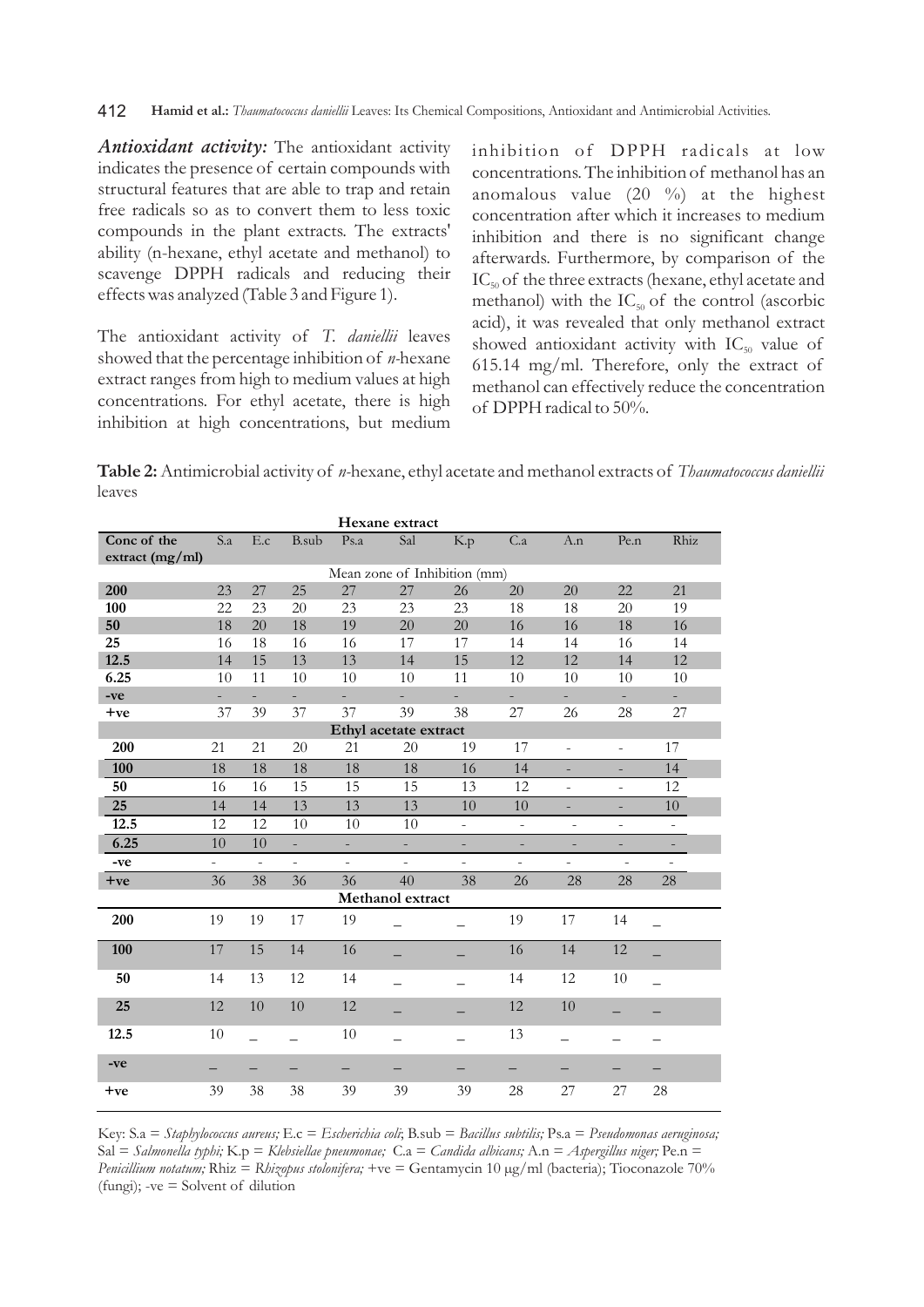Table 3: DPPH Antioxidant activity and % inhibition of *n*-hexane, ethyl acetate and methanol extracts of *Thaumatococcus daniellii* leaves

| Conc. $(\mu g/ml)$ | A1                     | A2    | A3                              | <b>MEAN</b>        | $%I$ H |
|--------------------|------------------------|-------|---------------------------------|--------------------|--------|
| 1000               | 0.28                   | 0.302 | 0.292                           | $0.291 \pm 0.0040$ | 74.01  |
| 500                | 0.179                  | 0.175 | 0.175                           | $0.176 \pm 0.0040$ | 84.27  |
| 250                | 0.328                  | 0.326 | 0.323                           | $0.326 \pm 0.0030$ | 70.94  |
| 125                | 0.368                  | 0.366 | 0.367                           | $0.367 \pm 0.0010$ | 67.26  |
| 62.5               | 0.427                  | 0.426 | 0.426                           | $0.426 \pm 0.0020$ | 61.97  |
| 31.25              | 0.439                  | 0.440 | 0.437                           | $0.439 \pm 0.0010$ | 60.87  |
| 15.81              | 0.440                  | 0.437 | 0.437                           | $0.438 \pm 0.0010$ | 60.93  |
| 7.93               | 0.452                  | 0.459 | 0.457                           | $0.456 \pm 0.0010$ | 59.32  |
| 3.81               | 0.431                  | 0.430 | 0.429                           | $0.430 \pm 0.0010$ | 61.64  |
| 1.95               | 0.448                  | 0.447 | 0.451                           | $0.449 \pm 0.0010$ | 59.98  |
|                    | Ethyl acetate extract. |       | Absorbance of control $= 0.330$ |                    |        |
| 1000               | 0.280                  | 0.274 | 0.270                           | $0.275 \pm 0.0010$ | 20.72  |
| 500                | 0.166                  | 0.166 | 0.167                           | $0.116 \pm 0.0020$ | 58.77  |
| 250                | 0.251                  | 0.251 | 0.252                           | $0.251 \pm 0.0010$ | 63.89  |
| 125                | 0.320                  | 0.321 | 0.320                           | $0.320 \pm 0.0020$ | 64.80  |
| 62.5               | 0.368                  | 0.370 | 0.372                           | $0.370 \pm 0.0010$ | 59.94  |
| 31.25              | 0.387                  | 0.390 | 0.390                           | $0.389 \pm 0.0010$ | 58.42  |
| 15.81              | 0.425                  | 0.421 | 0.420                           | $0.422 \pm 0.0010$ | 59.18  |
| 7.93               | 0.438                  | 0.440 | 0.442                           | $0.440 \pm 0.0010$ | 55.37  |
| 3.81               | 0.415                  | 0.418 | 0.419                           | $0.417 \pm 0.0010$ | 59.18  |
| 1.95               | 0.430                  | 0.430 | 0.433                           | $0.431 \pm 0.0010$ | 57.17  |
|                    | Methanol extract.      |       | Absorbance of control $= 1.265$ |                    |        |
| 1000               | 0.378                  | 0.382 | 0.384                           | $0.381 \pm 0.0010$ | 20.72  |
| 500                | 0.203                  | 0.194 | 0.198                           | $0.198 \pm 0.0030$ | 58.77  |
| 250                | 0.178                  | 0.173 | 0.170                           | $0.173 \pm 0.0010$ | 63.89  |
| 125                | 0.170                  | 0.169 | 0.169                           | $0.169 \pm 0.0000$ | 64.80  |
| 62.5               | 0.195                  | 0.191 | 0.192                           | $0.192 \pm 0.0020$ | 59.94  |
| 31.25              | 0.198                  | 0.201 | 0.201                           | $0.200 \pm 0.0010$ | 58.42  |
| 15.62              | 0.197                  | 0.196 | 0.196                           | $0.196 \pm 0.0020$ | 59.18  |
| 7.8                | 0.211                  | 0.214 | 0.219                           | $0.215 \pm 0.0010$ | 55.37  |
| 3.9                | 0.201                  | 0.194 | 0.194                           | $0.196 \pm 0.0020$ | 59.18  |
| 1.95               | 0.207                  | 0.203 | 0.208                           | $0.206 \pm 0.0000$ | 57.17  |



# KEYS:

% ITD H: Percentage Inhibition of Hexane extract,

% ITD EA: Percentage Inhibition of Ethyl acetate extract,

%I TD M: Percentage Inhibition of Methanol extract

%I AA: Percentage Inhibition of Ascorbic Acid (control)

Figure 1: IC<sub>50</sub> Antioxidant activity of *n*-hexane, ethyl acetate and methanol extracts of *Thaumatococcus daniellii* leaves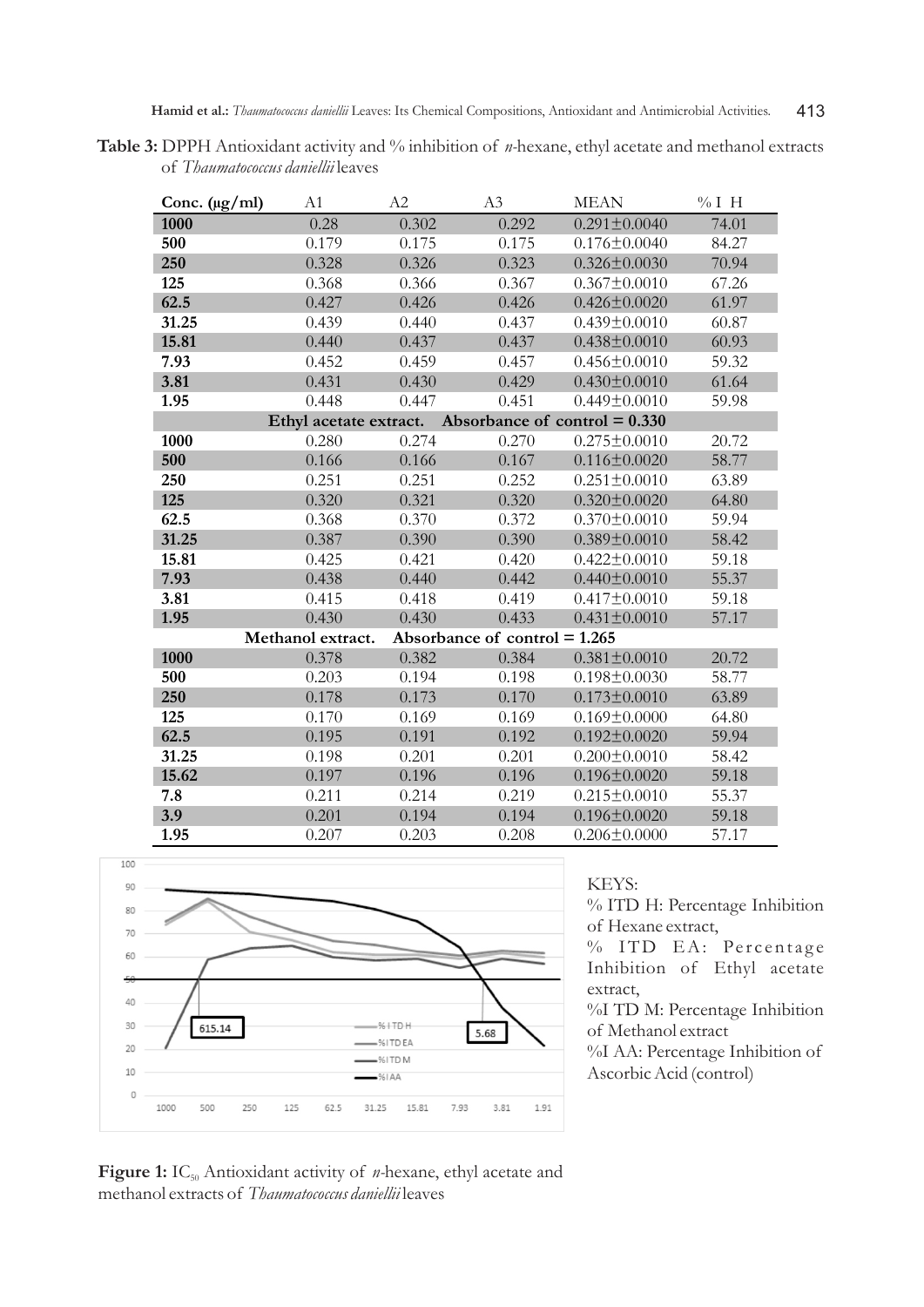*GC-MS characterization:* This analysis characterizes and determines the number of constituents present in the extracts and their relative abundance with retention time for each sample. Each extract components were eluted at different retention time from the gas chromatograph and the mass spectrometer captured, ionized, accelerated, deflected and detected each constituent separately (Gohlke and McLafferty, 1993).

The GC-MS characterization of *n-*hexane extract of *T. daniellii* leaves showed a total of eleven chemical constituents (Table 4). The abundant compounds from the extract are 2methyloctacosane (% abundance = 15.99), Lascorbic acid (% abundance  $= 15.07$ ) and tetracontane (% abundance = 28.76). Hexadecanoic acid (% abundance = 21.62), 9octadecenamide (% abundance = 17.41), γsitosterol (% abundance = 11.06) and urs-2-ene (% abundance  $= 6.66$ ) are the major constituents from the thirteen chemical compounds of ethyl acetate extract of the plant (Table 5). Methanol extract of *T. daniellii* leaves revealed the principal constituent as: 5-(7a-Isopropenyl-4,5-dimethyloctahydroinden-4-yl)-3-methyl-pent-2-en-1-ol, h e x a d e c a n o i c a c i d, β - sit o st e r o l a n d naphthalene,1,2,3,5,6,7,8,8a-octahydro-1,8ad i m e t h y l - 7 - (1 m e t h y l e t h e n y l ) -  $\{1 \text{ R}$ (1.alpha.,7.beta.,8a.alpha.)} with their percentage abundance of 22.12, 12.60, 4.91 and 26.90% respectively (Table 6).

**Table 4:** GC-MS Analysis of the hexane Extract of *Thaumatococcus daniellii* leaves

| S/N                           | Compound                  | Molecular           | Retention time | $\frac{0}{0}$ | Molecular |
|-------------------------------|---------------------------|---------------------|----------------|---------------|-----------|
|                               |                           | Formula             |                | Abundance     | weight    |
| 1                             | 3,7 -dimethylnonane       | $C_{11}H_{24}$      | 8.760          | 1.04          | 256       |
| $\mathfrak{D}_{\mathfrak{p}}$ | Pthalic acid<br>$-2-$     | $C_{13}H_{15}ClO_4$ | 11.22          | 1.05          | 270       |
|                               | chloropropylethylester    |                     |                |               |           |
| 3                             | $6,10,14$ -trimethyl-2-   | $C_{18}H_{36}O$     | 15.259         | 2.53          | 268       |
|                               | pentadecanone             |                     |                |               |           |
| 4                             | Stearic acid              | $C_{18}H_{36}O_2$   | 16.699         | 2.17          | 284       |
| 5                             | Phytol                    | $C_{20}H_{40}O$     | 18.299         | 5.99          | 296       |
| 6                             | 2,6,10,14,18-pentamethyl- | $C_{25}H_{42}$      | 24.182         | 6.59          | 342       |
|                               | $2,6,10,14,18$ -          |                     |                |               |           |
|                               | eicosapentaene            |                     |                |               |           |
|                               | 2-methyloctacosane        | $C_{29}H_{60}$      | 24.525         | 15.99         | 408       |
| 8                             | L-ascorbic acid           | $C_{24}H_{42}O_7$   | 25.375         | 15.07         | 442       |
| 9                             | Chloroacetic acid         | $C_{18}H_{35}O_2$   | 25.758         | 10.72         | 318       |
|                               | hexadecyl ester           |                     |                |               |           |
| 10                            | Tetracontane              | $C_{44}H_{90}$      | 26.583         | 28.76         | 561       |

| S/N | Compound                    | Molecular         | Retention | $\%$ abundance | Molecular  |
|-----|-----------------------------|-------------------|-----------|----------------|------------|
|     |                             | Formula           | Time      |                | weight     |
| 1.  | Dodecanoic acid             | $C_{12}H_{24}O_2$ | 10.896    | 2.56           | <b>200</b> |
| 2   | $6,10,14$ -trimethyl-2-     | $C_{18}H_{36}O$   | 15.29     | 2.99           | 268        |
|     | pentadecanone               |                   |           |                |            |
| 3   | n-hexadecanoic acid         | $C_{16}H_{32}O_2$ | 16.779    | 21.62          | 256        |
| 4   | Phytol                      | $C_{20}H_{40}$    | 18.300    | 2.44           | 296        |
| 5   | 7-hexadecenal (Z)           | $C_{16}H_{30}O$   | 18.566    | 5.96           | 238        |
| 6   | Hexadecanmide               | $C_{16}H_{33}NO$  | 18.897    | 4.27           | 255        |
|     | 9-octadecenammide           | $C_{18}H_{35}NO$  | 20.536    | 17.41          | 281        |
| 8   | Bis (2-ethylhexyl)phthalate | $C_{24}H_{38}O_4$ | 22.057    | 1.78           | 390        |
| 9   |                             | $C_{29}H_{50}O$   | 22.716    | 11.06          | 414        |
| 10  | $Urs-2$ -ene                | $C_{30}H_{50}$    | 23.374    | 6.66           | 410        |
| 11  | Squalene                    | $C_{30}H_{50}$    | 24.178    | 4.66           | 410        |
| 12  | Pentatriacontane            | $C_{35}H_{72}$    | 24.725    | 5.96           | 492        |
| 13  | Tetracontane                | $C_{40}H_{82}$    | 26.660    | 5.80           | 562        |
|     |                             |                   |           |                |            |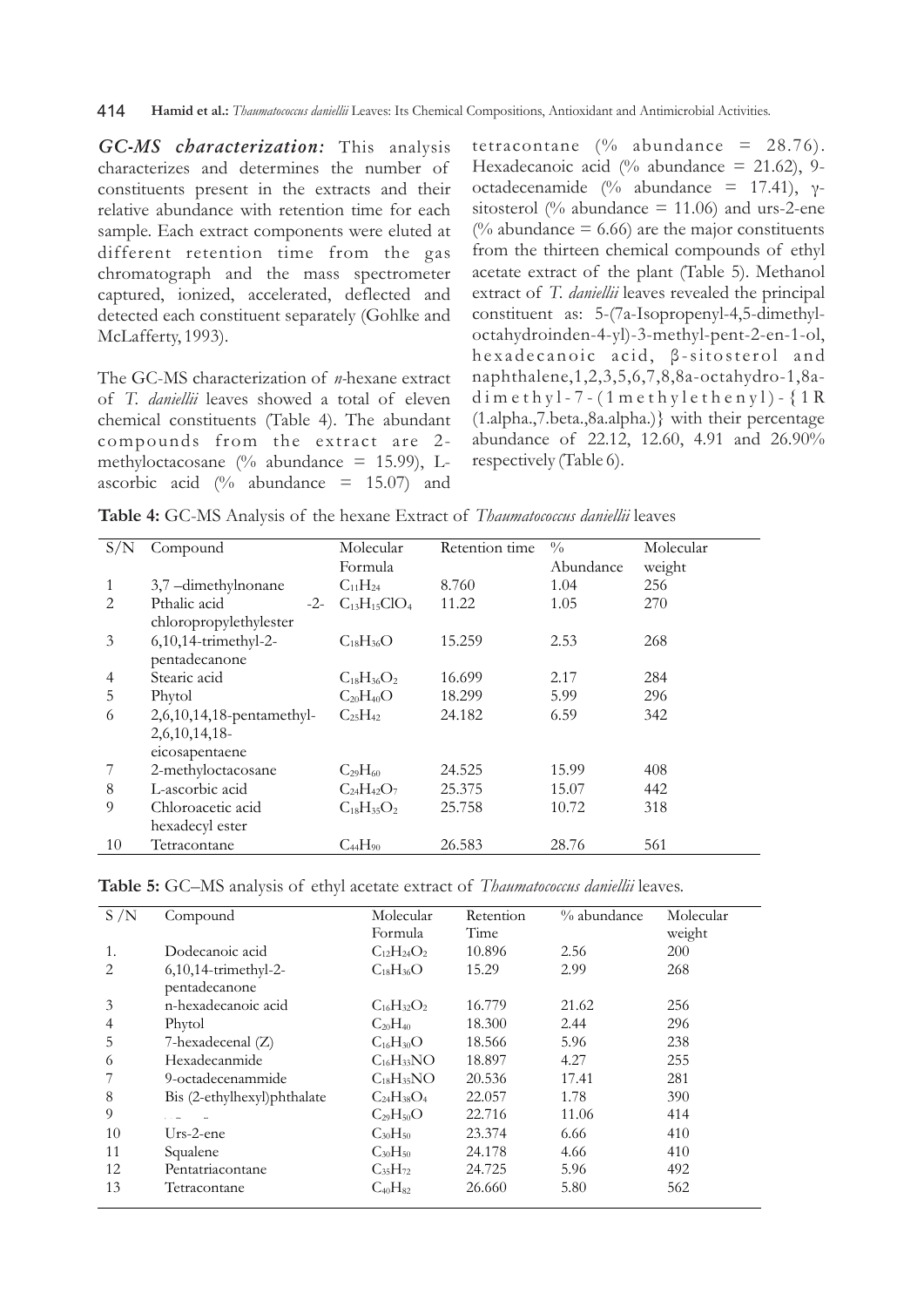| S/N                      | Compound                            | Molecular         | Retention | $\frac{0}{0}$ | Molecular |
|--------------------------|-------------------------------------|-------------------|-----------|---------------|-----------|
|                          |                                     | Formula           | time      | Abundance     | weight    |
| 1                        | 6,10,14-trimethyl-2-                | $C_{18}H_{36}O$   | 15.260    | 2.82          | 268       |
|                          | pentadecanone                       |                   |           |               |           |
| 2                        | methyl hexadecanoate                | $C_{17}H_{34}O_2$ | 2.35      | 2.35          | 270       |
| $\mathfrak{Z}$           | n-hexadecanoic acid                 | $C_{16}H_{32}O_2$ | 12.60     | 12.60         | 256       |
| $\overline{\mathcal{A}}$ | Longifolene                         | $C_{15}H_{24}$    | 17.884    | 1.35          | 204       |
| 5                        | Phytol                              | $C_{20}H_{40}O$   | 18.298    | 2.31          | 296       |
| 6                        | Octadecanoic acid                   | $C_{18}H_{36}O_2$ | 18.792    | 1.21          | 284       |
| 7                        | 5-(7a-Isopropenyl-4,5-dimethyl-     | $C_{20}H_{34}O$   | 22.065    | 22.12         | 290       |
|                          | octahydroinden-4-yl)-3-methyl-      |                   |           |               |           |
|                          | pent-2-en-1-ol                      |                   |           |               |           |
| 8                        | 5-(7a-Isopropenyl-4,5-dimethyl-     | $C_{20}H_{32}O$   | 23.085    | 5.22          | 288       |
|                          | octahydroinden-4-yl)-3-methyl-      |                   |           |               |           |
|                          | pent-2-enal                         |                   |           |               |           |
| 9                        | Naphthalene, 1,2,3,5,6,7,8,8a       | $C_{15}H_{24}$    | 23.203    | 26.90         | 204       |
|                          | octahydro-1,8a-dimethyl-7-(1-       |                   |           |               |           |
|                          | methylethenyl)-, [1R                |                   |           |               |           |
|                          | $(1.aIpha., 7.beta., 8a.aIpha.)$ ]- |                   |           |               |           |
| 10                       |                                     | $C_{29}H_{50}O$   | 23.508    | 4.91          | 414       |
| 11                       | Squalene                            | $C_{30}H_{50}$    | 24,171    | 4.76          | 410       |
| 12                       | 17-(1,5-Dimethylhexyl)-2-           | $C_{27}H_{46}O_2$ | 24.555    | 5.21          | 402       |
|                          | hydroxy-10,13-                      |                   |           |               |           |
|                          | dimethylhexadecahydrocyclopent      |                   |           |               |           |
|                          | a[a]phenanthren-3-one               |                   |           |               |           |
| 13                       | Acetic acid, 3<br>-hydroxy-6-       | $C_{17}H_{26}O_3$ | 24.858    | 5.36          | 278       |
|                          | isopropenyl-4,8a-dimethyl-          |                   |           |               |           |
|                          | 1,2,3,5,6,7,8,8a-                   |                   |           |               |           |
|                          | octahydronaphthalen-2-yl ester      |                   |           |               |           |
| 14                       | n-Octadecyl chloride                | $C_{18}H_{37}Cl$  | 26.642    | 1.60          | 288       |

**Table 6:** GC-MS Analysis of the methanol Extract of *Thaumatococcus daniellii* leaves

#### **CONCLUSION**

The leaves of *T. daniellii* have been investigated in this research and found to contain interesting metabolites like fats and oils, flavonoids, saponins, steroids, terpenoids and glycosides. The findings of this work showed that the leaves of *T. daniellii*  exhibited antimicrobial activity which supports the previous work of Noda *et al*., 2000. The observed antimicrobial effect may be attributed to the presence of flavonoids as it has been reported that flavonoid has anti-allergic, anti-inflammatory, anti-cancer and anti-microbial effect. This supports the ethno-medicinal uses of *T. daniellii* as antidote against venoms, stings and bites. The GC-MS analyses reveals various peaks of bioactive compounds of which the activity of the plant against bacteria and fungi have been attributed to the prominent compounds in synergy with all the other compounds present in smaller quantities in the extracts.

## *Conflict of interest.*

The authors declare no conflict of interest.

## **REFERENCES**

- Abbiw, D. K. 1990. The useful plants of Ghana: West African uses of wild and cultivated plants. Inter- mediate Technology Publications/Royal Botanic Gardens, Kew, London.
- Adansi, M. A. 1970. Indigenous plants in Ghana with taste-modifying properties or sweetening principles. Ghana
- Adeola, A. S., Folorunso, O. S. and Akintobi T. A. 2015. Assessment of Antibacterial Activity of Essential Oil Extracted from Leaves of *Thaumatococcus danielli* (Benn.) Benth. in Light of its Inhibitory Impact on Extracellular Protease of *Shigella dysenteriae*. International *Journal of Biochemistry Research and Review* 5(1): 9-19.
- Adeyemi, T.O.A., Idowu, O.D., Ogboru, R.O., Iyebor, W.E. and Owoeye, E.A. 2014. Phytochemical Screening, Nutritional and Medicinal Benefits of *Thaumatococcus daniellii* Benn (Benth.). *International Journal of Applied Research and Technology* 3(8): 92 – 97.